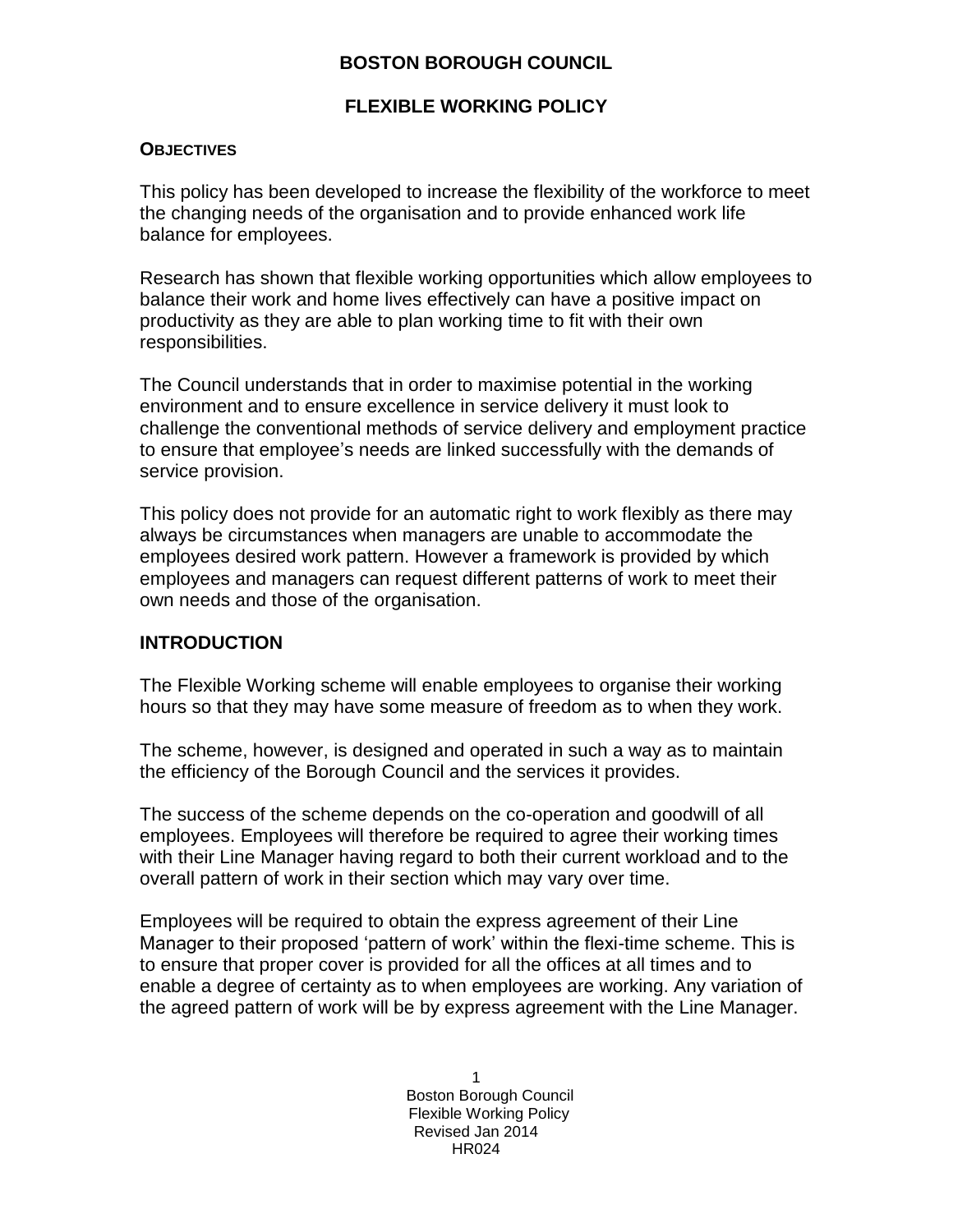## **SCHEME HOURS**

Employees are normally able to work between 7.30am to 7.30pm at West Street although the lock up times will vary and if you are planning to work late you should check with the caretaker as to the lock up and cleaning times for your area of work. Flexi credit will also be allowed for officers attending evening meetings beyond 7.30pm.

# **AGREED PATTERN OF WORK**

Employees will agree expressly with their Line Manager what their pattern of work will be. For example, employees may wish to start work at 7.30am every day or finish work at 6.30pm every day. This arrangement must fit in with the Section's work pattern and that of colleagues to ensure offices are satisfactorily covered at all times.

# **FLEXIBLE LUNCH BREAK**

A minimum of 30 minutes must be taken whether or not employees leave their workplace. Employees should ensure that they take a suitable rest break from their work over the lunchtime period. (See Working Time Regulations below) Such breaks should not be left to the end of the working day.

# **STANDARD WORKING TIMES**

For the purpose of crediting authorised absences the following STANDARD WORKING TIMES will apply for full-time workers (part time workers should be calculated pro rata):-

| Week     | 37 hours           |
|----------|--------------------|
| Day      | 7 hours 24 minutes |
| Half day | 3 hours 42 minutes |

A standard day may vary if you have a non standard working pattern and this will need to be calculated accordingly. Please speak to People Services if you require any assistance.

# **ACCOUNTING PERIOD**

The accounting period will be four weeks. This will continue to operate although there is now no limit on flexi debit/credit balances.

# **DEBIT HOURS**

DEBIT HOURS are the number of insufficient hours worked against the employees contracted hours. Employees should not consistently maintain a debit balance and are expected to work sufficient hours for the proper performance of their duties. Managers and staff are responsible for ensuring that contracted hours are worked.

# **CREDIT HOURS**

Credit hours are the number of hours worked in excess of the total hours against the employees contracted hours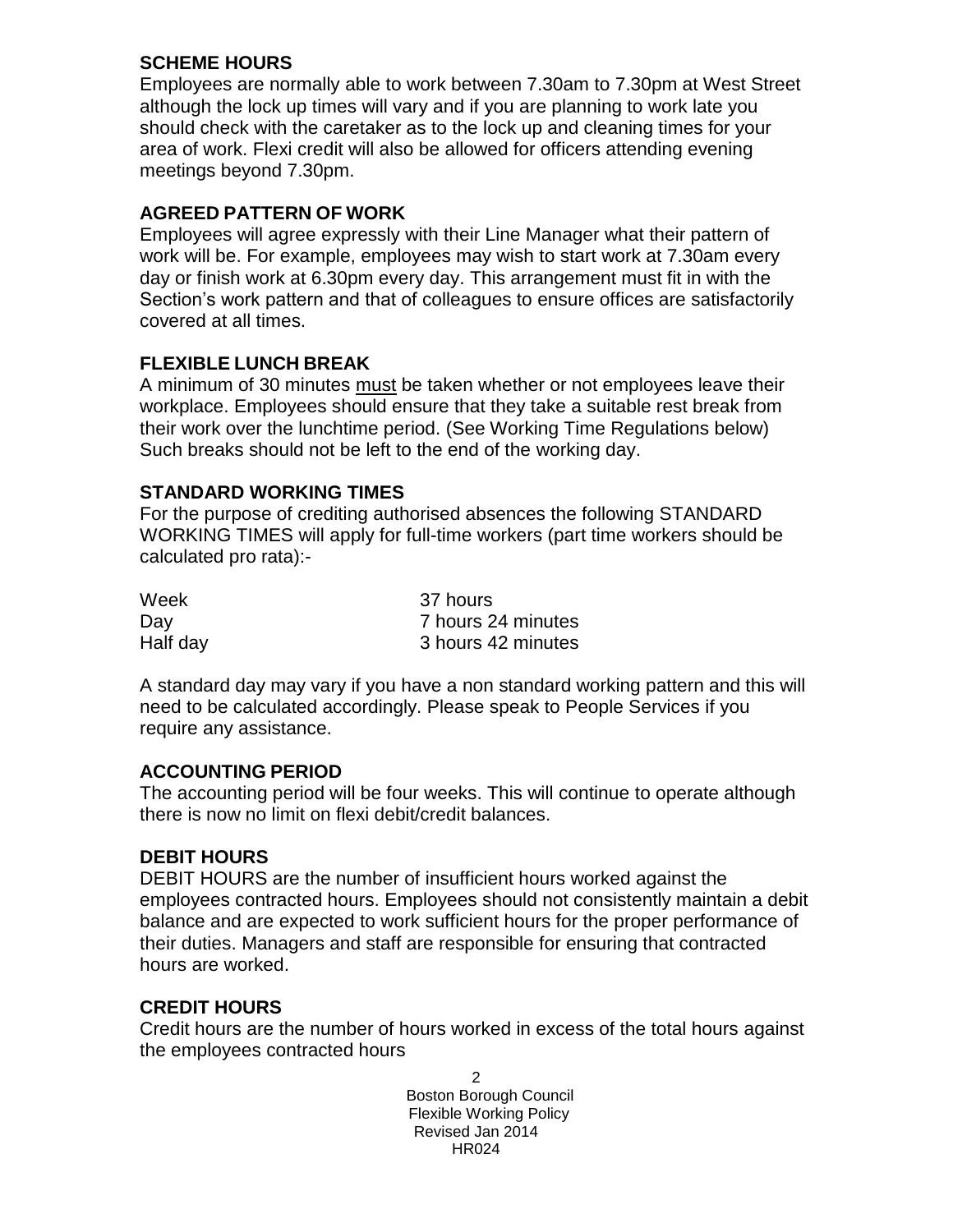## **FLEXI-LEAVE**

Flexi-leave may be taken with the prior authorisation of the line manager as necessary providing the relevant time off is recorded. The necessary credit hours need not be acquired in advance of applying for flexi-leave however flexi balances must be monitored by employees and managers to ensure contracted hours are worked.

## **NORMAL WORKING DAY**

Services to members of the public must be available throughout the NORMAL WORKING DAY.

The normal working day for office based staff is

| Monday to Thursday | $8.45$ am $-5.15$ pm  |
|--------------------|-----------------------|
| Friday             | $8.45$ am - $4.45$ pm |

Arrangements will therefore have to be made, where appropriate, to ensure that sufficient employees are available during the above times.

## **TIME RECORDING & SYSTEMS**

Employees participating in the flexible working hours' scheme are required to record their working times on a daily basis using an Excel spreadsheet. The spreadsheet is displayed in a week to view format. For assistance with this spreadsheet please contact a member of People Services. Employees should ensure that their line managers have unrestricted access to their flexi records. Employees should also ensure that they maintain adequate records over a period of time. No flexi credit will be allowed if records do not exist to support this.

On arrival at the workplace at the start of each day employees are required to record their arrival by entering their arrival time onto the spreadsheet

At lunchtime employees should record the start and finish of their lunch break. Remember a minimum lunch break of 30 minutes must be taken regardless of whether they leave the office.

On final departure from your workplace for the day, you are required to record your departure.

## **OVERTIME**

Flexi-time will be taken instead of overtime payments if work is within the flexi band time for those eligible for the flexi-time scheme.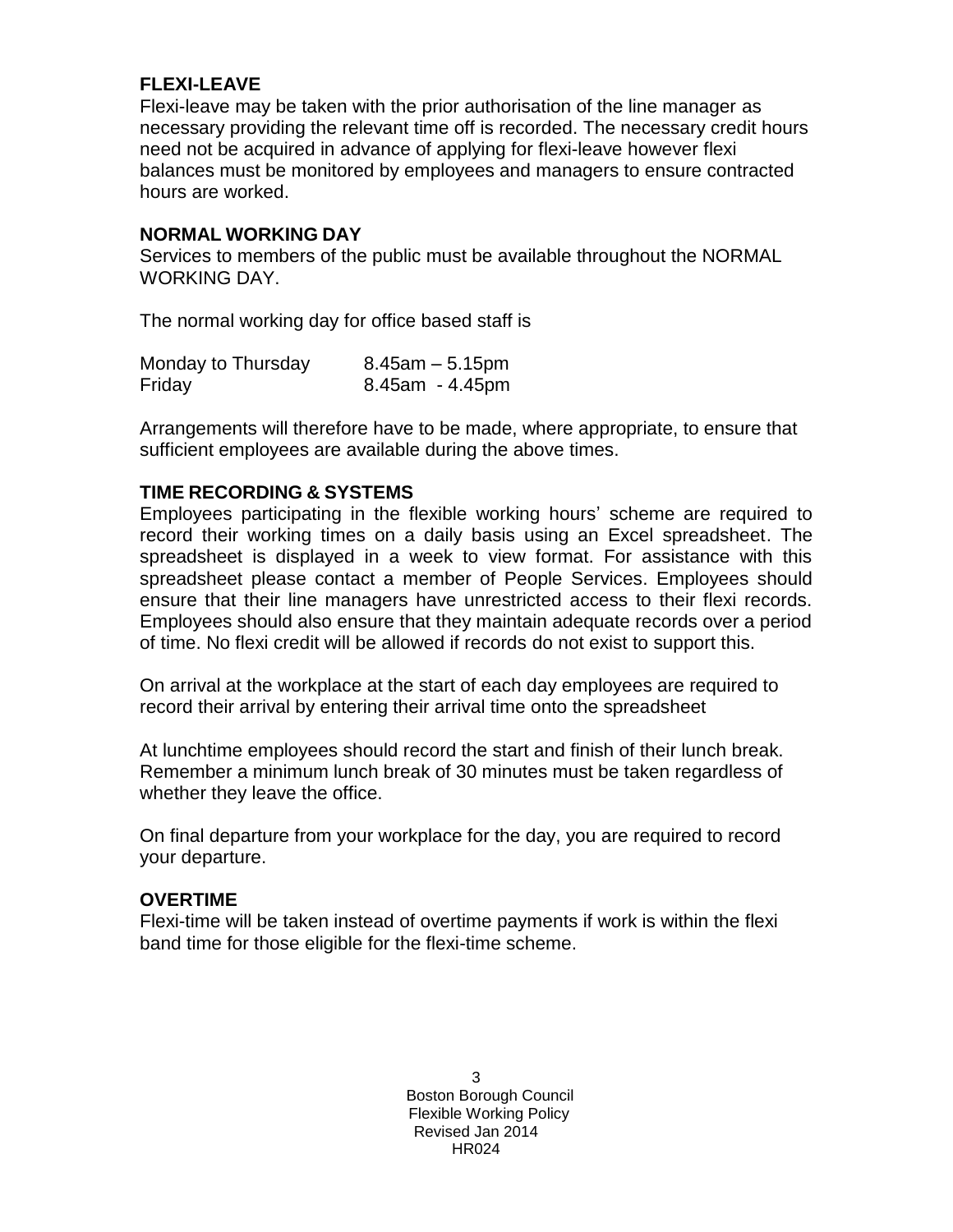# **LEAVE**

## **ANNUAL LEAVE**

If you are on annual leave you will normally be credited 7 hours 24 minutes for one day and 3 hours 42 minutes for a half day, or the equivalent for part-time employees.

## **SPECIAL LEAVE**

When special leave is granted you will normally be credited 7 hours 24 minutes for one day and 3 hours 42 minutes for a half day, or the equivalent for part-time employees.

# **AUTHORISED ABSENCES**

## **DUTIES OUTSIDE THE WORKPLACE AFTER ARRIVAL**

You will normally be required to report to your workplace prior to undertaking any official duties away from the workplace. You therefore record your arrival in the normal way.

At the end of your day you record your departure in the normal way.

If you return to your workplace during the lunch period and have not had a lunch break while away from the office you should record yourself out and in on your records in the normal way and take your lunch break. It is not permissible for you to forgo your lunch break in favour of accruing flexi time.

#### **DUTIES AWAY FROM THE WORKPLACE WITHOUT REPORTING AT THE WORKPLACE FIRST OR RETURNING TO THE WORKPLACE AFTERWARDS** Occasionally some mornings you will be required to proceed direct to a location other than your workplace. In this event the start of the working day will be agreed with your line manager and should be recorded as such on your flexi records as soon as you return to base.

It may also on occasions be more convenient to proceed home direct from a location other than your workplace. In this event the end of your working day will be agreed with your line manager, again this should be recorded as such on your flexi records as soon as you return to base.

## **TRAVELLING TIME**

When you are on official duty out of the Borough Council area you will receive a credit of 7 hours 24 minutes or pro rata for part-time employees. Part time workers should not be unduly disadvantaged when on official business for more than their normal working day i.e. part time workers out of the office on official business for a full day would receive 7 hours 24 minutes credit for this.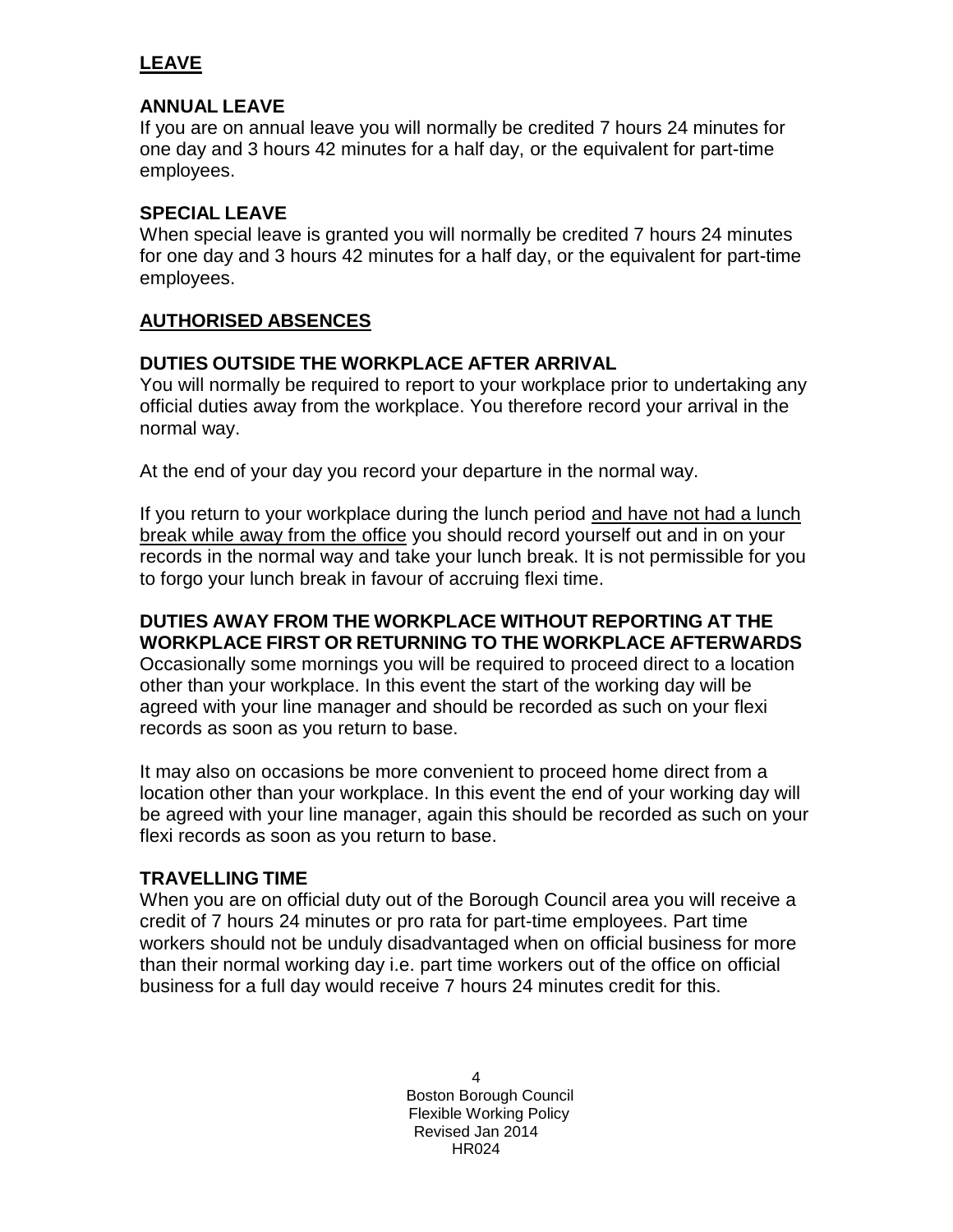# **ILLNESS**

If you are off work through illness you are allowed a credit of 7 hours 24 minutes for each full day and 3 hours 42 minutes for each half a day or the equivalent for part-time employees.

## **EMERGENCY ILLNESS AND DENTAL TREATMENT**

If you are taken ill or require emergency medical or dental treatment during the course of the day you will be allowed a credit for any period of absence within the normal working day up to a maximum of 7 hours 24 minutes.

## **HOSPITAL, DOCTOR, DENTAL AND OPTICIAN APPOINTMENTS**

These types of appointments should normally be in your own time. With the flexitime provision there should be adequate opportunity for this to be accommodated. Hospital appointments for cancer screening i.e. cervical / testicular may be taken during work time where this is unavoidable and time will be credited. Where you have a hospital appointment or where appointments are unavoidable in work time you will be required to show proof of the appointment and discuss the circumstances with your Line Manager. You may be required to work back any time taken.

Attendance at Blood Donor sessions will also be credited, provided prior approval has been given by the line manager.

## **TRAINING**

If you attend a training course, anywhere other than the Municipal Buildings and are absent for a full day you will be allowed a credit of 7 hours 24 minutes. Part timers will be treated the same as for travelling time (see above).

# **DAY RELEASE, EXAMINATIONS AND PRE-EXAMINATION STUDIES**

Authorised absences for day release, examinations and pre-examinations studies in accordance with the Conditions of Service will be allowed a credit which shall not extend beyond the normal working day. Please check with People Services for specific occurrences.

## **FAMILY AND OTHER BEREAVEMENTS**

A family bereavement is an authorised absence in accordance with the Family Leave Policy therefore you will be allowed a credit of 7 hours 24 minutes. Any absence for family leave should be authorised by your line manager in accordance with the Family Leave policy and recorded as such on your leave card.

# **TRADE UNION DUTIES**

The carrying out of appropriate trade union duties will be an authorised absence in accordance with the Conditions of Service Agreement. Representatives must liaise with their line manager before absenting themselves from the workplace.